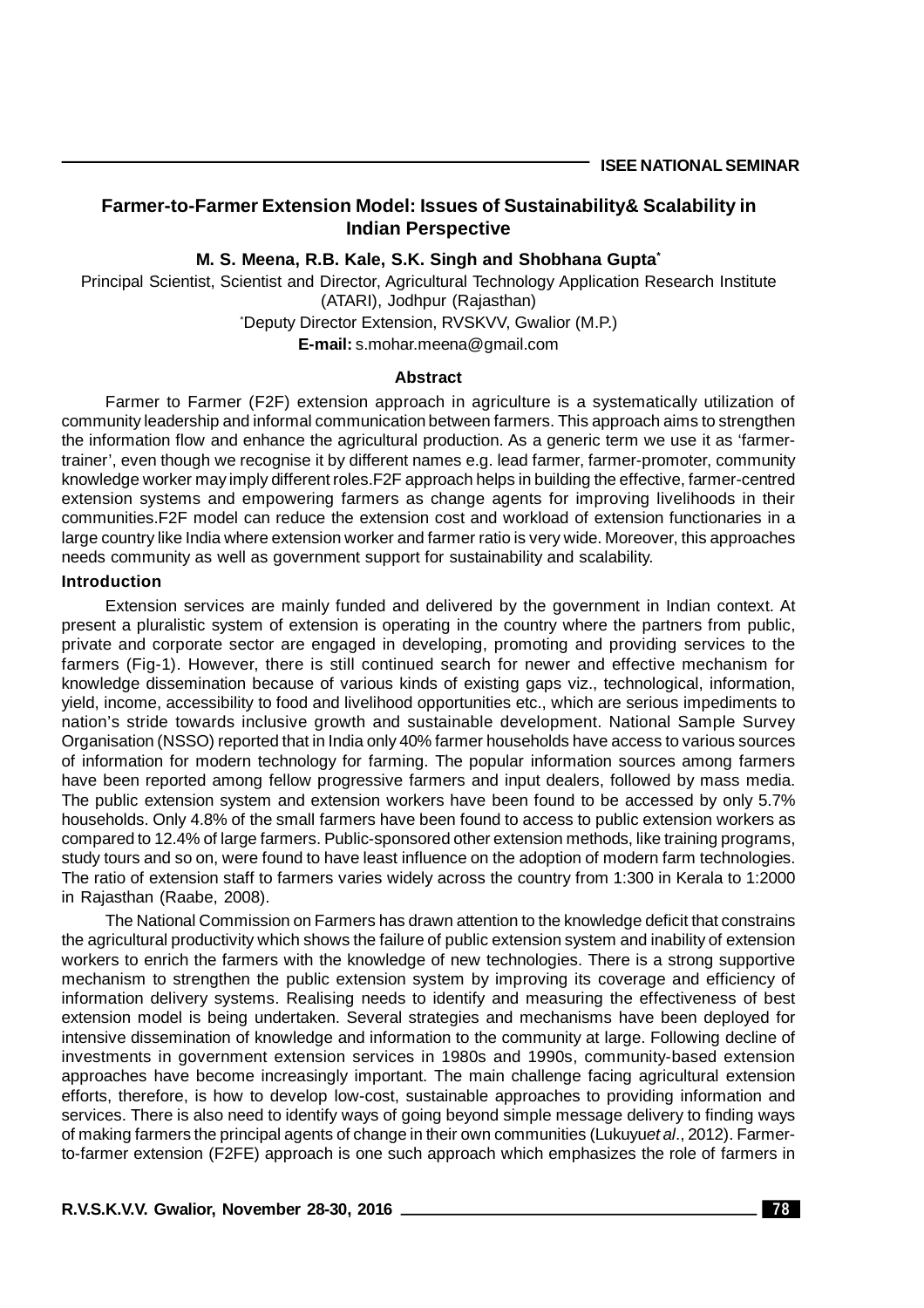the extension model. Farmers are not only stands at receiving end of the approach but works for the formation of it.





**Source : Meena M.S. Singh, K.M., Swanson B. (2015)**

## **2. Conceptual Framework of F2F Model**

The farmer-to-farmer extension has its origins in Guatemala in the 1970s, spreading to Nicaragua in the 1980s, then Mexico and Honduras. It is currently practiced widely in many other countries in Latin America, Asia and Africa in different forms (Weinand, 2002).

Scarborough *et al.,* (1997) described farmer-to-famer extension as "the provision of training by farmers to farmers, often through the creation of a structure of farmer promoters and farmer trainers"

The most famous and well known farmer-to-farmer extension is the "*Campesino a Campesino*" (Farmer to Farmer movements) movement in Nicaragua. At the centre of this approach are farmer trainers who are known by many names in different countries and projects. In Nicaragua, the farmer trainers are known as promoters (Hawkensworth and Perez, 2003); while the International Centre of Insect Physiology and Ecology (ICIPE) in Kenya calls them farmer teachers (Amudavi*et al.*, 2009). In Burkina Faso, farmer trainers are known as farmer advisors (Lenoir, 2009) while in Peru, they are known as farmer extension agents or *kamayog*in the local dialect (Hellin and Dixon, 2008). Selener *et al.*(1997) defined farmer trainers as individuals with little or no formal education who through a process of training, experimentation, learning and practice, increase their knowledge and become capable of sharing it with others, functioning as extension workers.

Many extension services choose farmers to work with them in implementing their programs. Those farmers selected to lead "farmer-to-farmer" extension are often called model, master, or lead farmers and are chosen according to their agricultural expertise. In other initiatives, they are called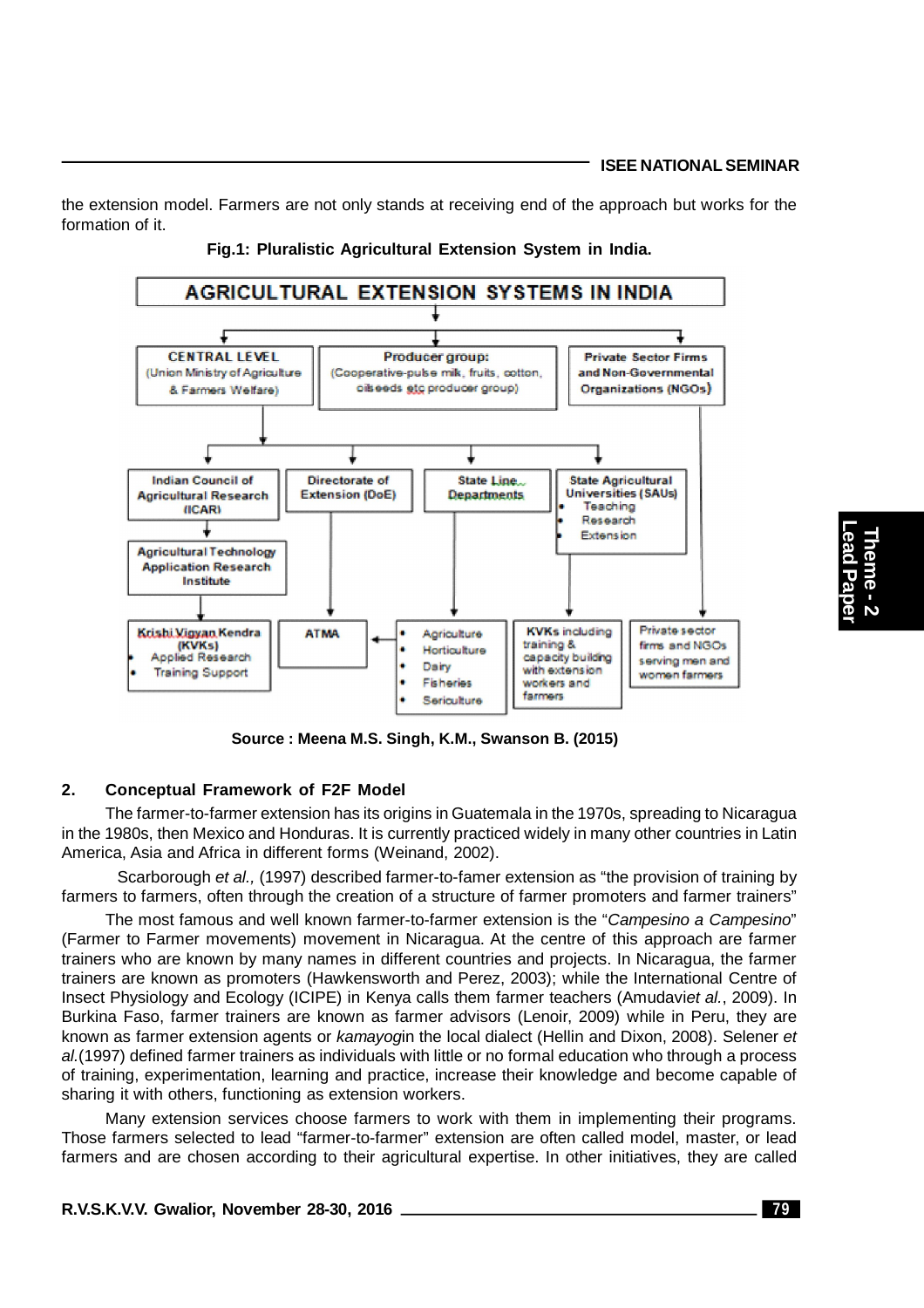## **ISEE NATIONAL SEMINAR**

farmer promoters or trainers, emphasizing their networking or training skills. An additional variant is the community knowledge worker, sometimes equipped with a smart phone to improve farmers' access to information and advisory services (Franzel,S., MEAS).



# **Figure-1 Brief structure of Farmer-to-Farmer extension approach Source: (Ssemakula & Mutimba, 2011)**

The structure primarily embodies the Public/Private Organizations, NGOs and Farmer Extensionists (the initiative farmers are often referred with many different names, but in this paper "lead farmer" is used as a general term for them). The process is predominantly divided into four important steps (Ssemakula & Mutimba, 2011).

- *A. Initiative of the process by the Institution through external intervention:* Every farming community can be bounded with the everyday arising agriculture problems. The supportive NGOs works along with the concerned organisations forms a planned structure, first to understand the underlying problems of the community and the approaches to be followed to solve it.
- *B. Selection of the Lead farmers:* The next step is to select farmers for the role of lead farmers (the people who put efforts to make the initiative to reach the community). The selection of farmers not only just depends on age and sex (only which will often results in biasness), the farmer must be the one from the community itself, should have good agricultural background, basic literacy, communicative skills, trustworthy, actively participate in trainings and reachable to every stakeholder (Simpson *et al.,* 2015)
- *C. Farmer-to-farmer extension methods:* Lead farmers get training about the approach, the initiative (technology/tools/methods), and various extension methods. They are the first to experiment the approach on their field first. Further, they transfer the knowledge and skills to other farmers of the community through modal farms, community networks, practical trainings, etc.,
- *D. Effectiveness testing:* The effectiveness of the approach in a specific community will depend on its compatibility with the fiscal and political policies. It can be measured by scaling the efficiency of working of stakeholders and the extent to which objectives achieved. Later adoption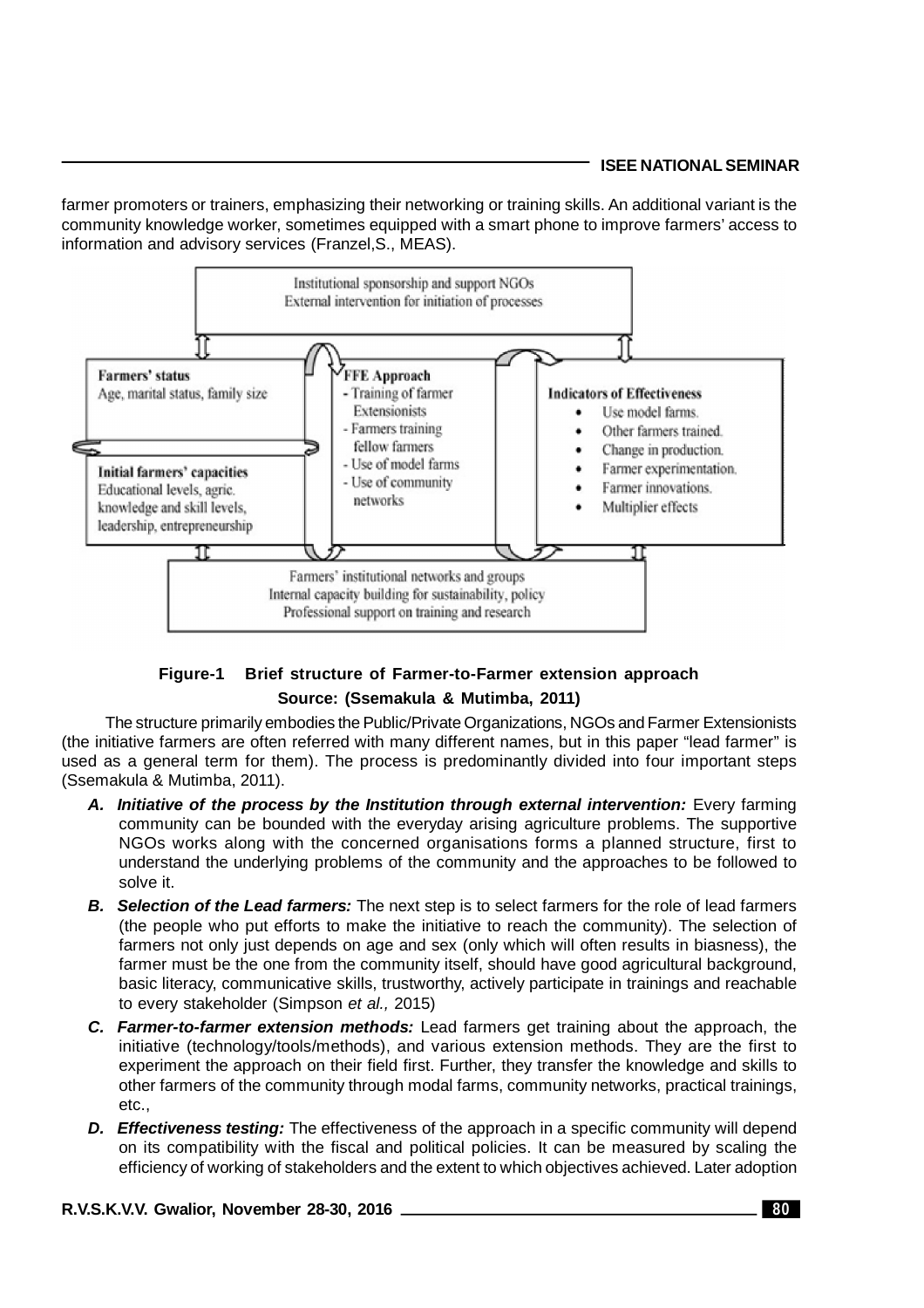of the approach by the community, augmentation in the production and productivity level and initiative towards new innovations and experimentations are also considered as parameters to measure effectiveness.

# **3. Philosophy &Principles of F2F Extension Model**

F2F approach is defined as provision of training by farmers to farmers, often through the creation of a structure of farmer-trainers.F2FE can help in building effective, farmer-centred extension systems and empowering farmers as change agents for improving livelihoods in their communities. Key principles include:

- Farmers and local institutions (e.g. producer organisations or village leaders) should play a key role in selecting farmer-trainers and monitoring and evaluating them. This helps make the programmes more accountable to the community or groups that they serve.
- Farmer-trainers are 'of the community'; they communicate in local languages and are more sensitive to local cultures, mannerisms, farming practices and farmers' needs.
- Farmer-trainers should be selected on the basis of their skills and interest in sharing information, not just on their farming expertise.
- Farmer-trainers need strong linkages with and support from development agents (whether government, non-government organisation (NGO), or private), people who train and backstop them. Farmer-trainers generally serve as a complement to existing extension systems, rather than being a substitute for them.
- Facilitating organisations and local institutions need to be proactive in ensuring that women as well as men become farmer-trainers.
- Simple and appropriate reference materials should be made available to farmer-trainers.

# **4. Motivational Factors in the F2F Extension**

There are numerous number of extension approaches in the practice, so it is very important for the extension agencies and farmers to believe in the specific approach and implement it at the ground level. These are the few influential factors determining the agencies &farmers interest.

# **A. Extension agencies/workers (Franzel, 2012)**

- 1. Services are easily reachable to the larger population
- 2. Cost-effective
- 3. Farmers needs is well understandable
- 4. "Farmers learn best from peers" (Feder & Savastano, 2006)
- 5. Empowerment of women as gender balance is given utmost importance.

# **B. Farmers (Simpson et al., 2015)**

- 1. Gain knowledge at the minimal cost and high benefits
- 2. Social status will be high due to unique knowledge and skills among the community
- 3. Increase in social networking
- 4. Financial benefits from the institutions and some time from the community
- 5. Additional income generation through better knowledge
- 6. Early access to new technology
- 7. Altruism: "feelings and behaviour that show a desire to help other people and a lack of selfishness".

#### **5. Strengths and Weaknesses of F2F Extension Model**

**Strengths:** F2F model can reduce extension cost and workload of extension functionaries in a large country like India where the extension worker: farmer ratio is very wide *i.e.,*1: 1000. However, this approach has following advantages.

# **R.V.S.K.V.V. Gwalior, November 28-30, 2016 81**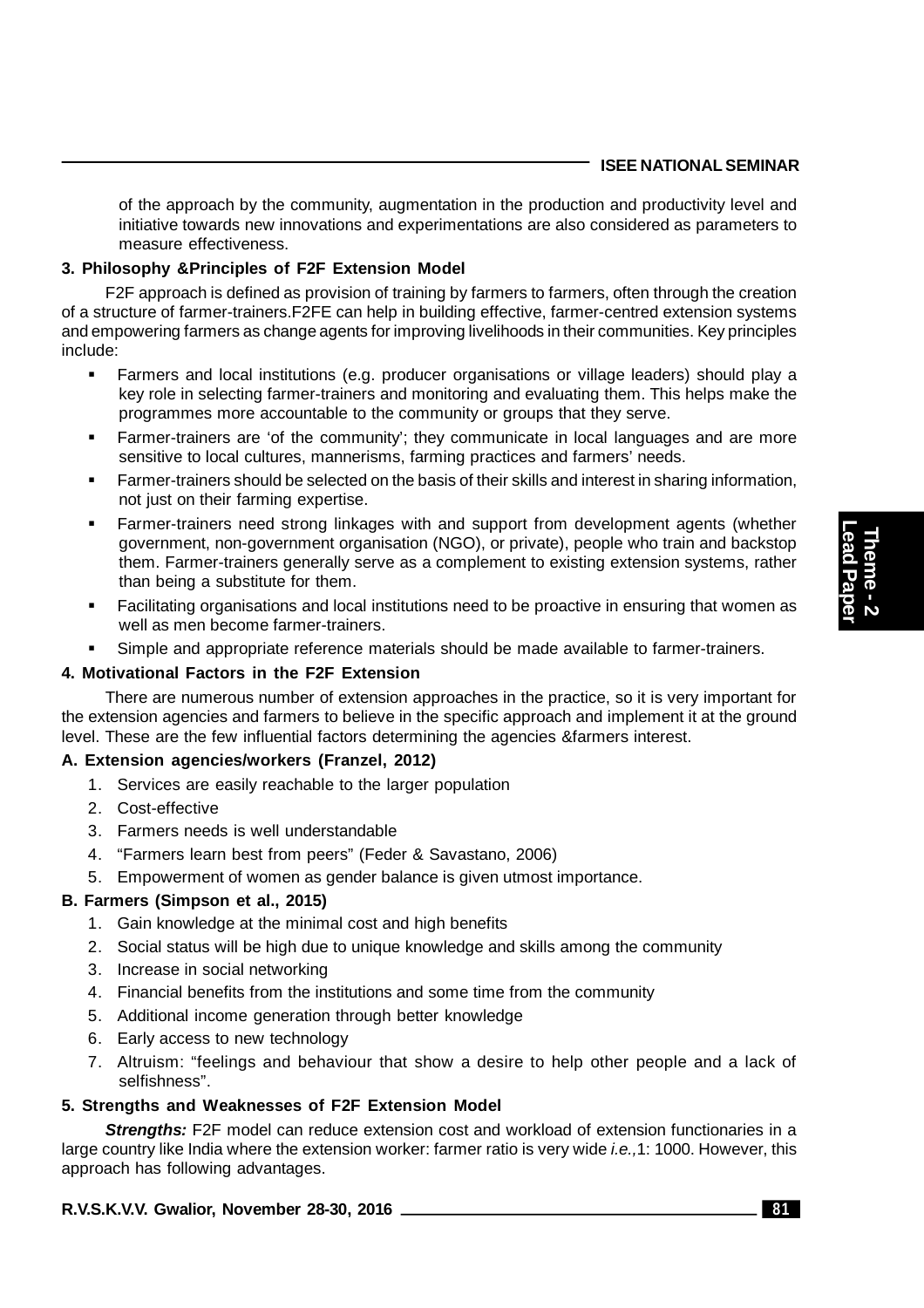#### **ISEE NATIONAL SEMINAR**

- F2F approach valued because of low-cost.
- It helps extension services expand their reach, and improved accountability to community.
- Farmers' command of local languages and culture help and promote uptake of new practices.
- F2FE programmes promote feedback on new practices to research and extension and help strengthen the capacity of communities to access information.
- As the approach is low-cost, it is often sustainable, with government extension staff or farmer organisations taking over the backstopping of farmer-trainers after a project ends.
- F2FE has the potential to improve feedback from farmers to extension staff.

*Weaknesses:* There are few weaknesses also exists with the approach which are given below.

- The farmer-trainers need coaching and technical backstopping, without these they may perform poorly.
- Some programmes appear to recruit more farmer-trainers than they are able to effectively backstop, reducing overall performance of the programme.
- If extension staff perceives farmer-trainers as a substitute, rather than a complement, to their own services, conflicts between farmer-trainers and extension staff may occur.
- Some programmes experience high drop-out rates, requiring extra training for new farmertrainers.
- F2F programmes may simply be an arm of a top-down technology transfer model where communication is one-way.
- Finally, as low-cost as F2F programmes are, they may not be sustainable following the end of a project if no local institution agrees to support them.

#### **6. Sustainability of F2F Model**

Several factors appear to be associated with sustainability of F2F programmes. The important are given below.

- *A. Ownership by local institutions:* The approach is very effective, if the local village authorities can support and promote the trainers. For example, in western Kenya, farmer-trainers were actively involved in imparting training to the farmers three years after the project supporting them had ended.
- **B.** *Motivation to farmer-trainers' & low-cost incentives:* Extension Managers need to understand farmer-trainers' motivations to volunteer and to implement low-cost incentives to reward them, especially those not paid for their services. For example: in Cameroon, Kenya and Malawi, knowledge and helping others were farmer-trainers' most important motivations, followed by social status and project material benefits (e.g. inputs for demonstrations).The offer of increased training opportunities is an important incentive. For those farmer-trainers, motivated by helping others and social status, contests, certificates, t-shirts, and community recognition are important. Others are motivated by the ability to earn income from activities associated with their extension duties like selling seed from demonstration plots or providing training for a fee.
- *C. Government policy support:* There are many ways to support farmer-trainers i.e., financial, technical and support in kinds. For example Peru and Indonesian governments support and pay farmer-trainers. In other countries like Malawi and Rwanda, governments do not pay farmertrainers but do support them technically. Hence favourable government policy support may promote the approach.

#### **Conclusion**

There is no dearth of information in public domain on diverse facets of agricultural scientific know-how. However, this information is often scattered and presented in complex academic language. Hence, practitioners working in public or private extension, who often have very limited time and/or may